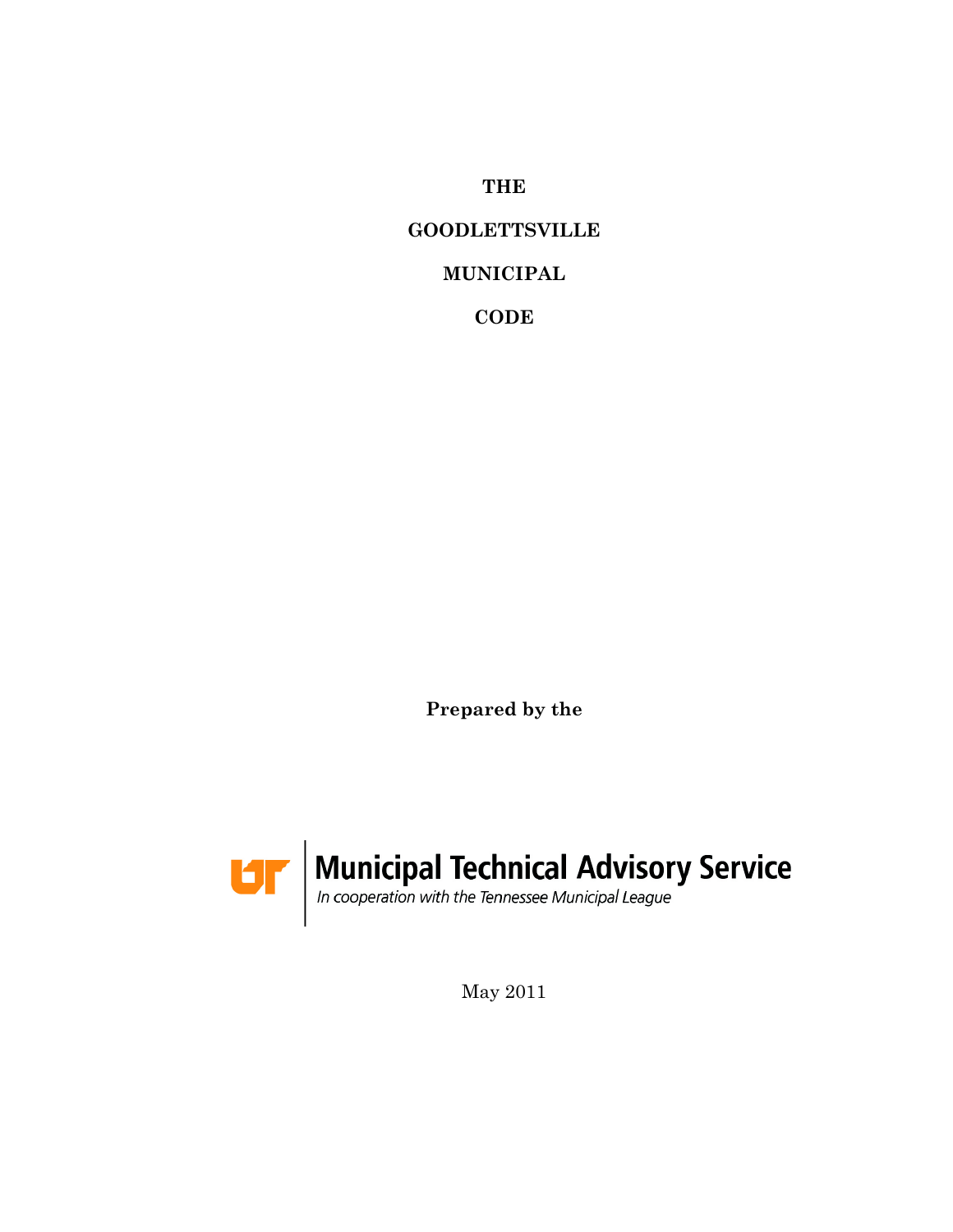*Change 5 February 10, 2022*

### **CITY OF GOODLETTSVILLE, TENNESSEE**

### **MAYOR**

Rusty Tinnin

### **COMMISSIONERS**

Jimmy Anderson Jennifer Duncan Stuart Huffman Zach Young

### **CITY MANAGER**

Tim Ellis

### **ASSISTANT CITY MANAGER**

Julie High

### **RECORDER**

Allison Baker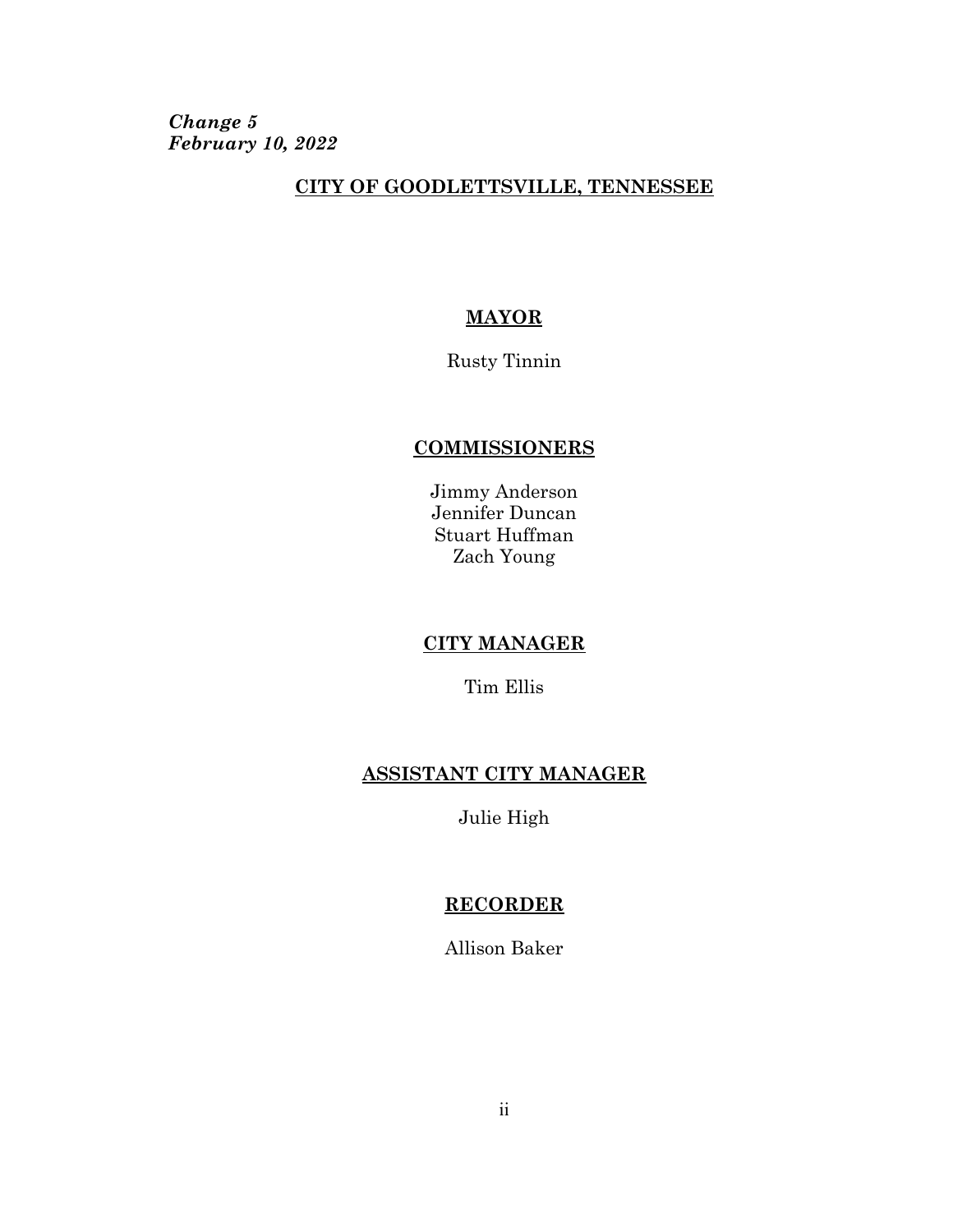#### **Preface**

The Goodlettsville Municipal Code contains the codification and revision of the ordinances of the City of Goodlettsville, Tennessee. By referring to the historical citation appearing at the end of each section, the user can determine the origin of each particular section. The absence of a historical citation means that the section was added by the codifier. The word "modified" in the historical citation indicates significant modification of the original ordinance.

The code is arranged into titles, chapters, and sections. Related matter is kept together, so far as possible, within the same title. Each section number is complete within itself, containing the title number, the chapter number, and the section of the chapter of which it is a part. Specifically, the first digit, followed by a hyphen, identifies the title number. The second digit identifies the chapter number, and the last two digits identify the section number. For example, title 2, chapter 1, section 6, is designated as section 2-106.

By utilizing the table of contents and the analysis preceding each title and chapter of the code, together with the cross references and explanations included as footnotes, the user should locate all the provisions in the code relating to any question that might arise. However, the user should note that most of the administrative ordinances (e.g. Annual Budget, Zoning Map Amendments, Tax Assessments, etc...) do not appear in the code. Likewise, ordinances that have been passed since the last update of the code do not appear here. Therefore, the user should refer to the city's ordinance book or the city recorder for a comprehensive and up to date review of the city's ordinances.

Following this preface is an outline of the ordinance adoption procedures, if any, prescribed by the city's charter.

The code has been arranged and prepared in loose-leaf form to facilitate keeping it up to date. MTAS will provide updating service under the following conditions:

(1) That all ordinances relating to subjects treated in the code or which should be added to the code are adopted as amending, adding, or deleting specific chapters or sections of the code (see section 7 of the adopting ordinance).

(2) That one copy of every ordinance adopted by the city is kept in a separate ordinance book and forwarded to MTAS annually.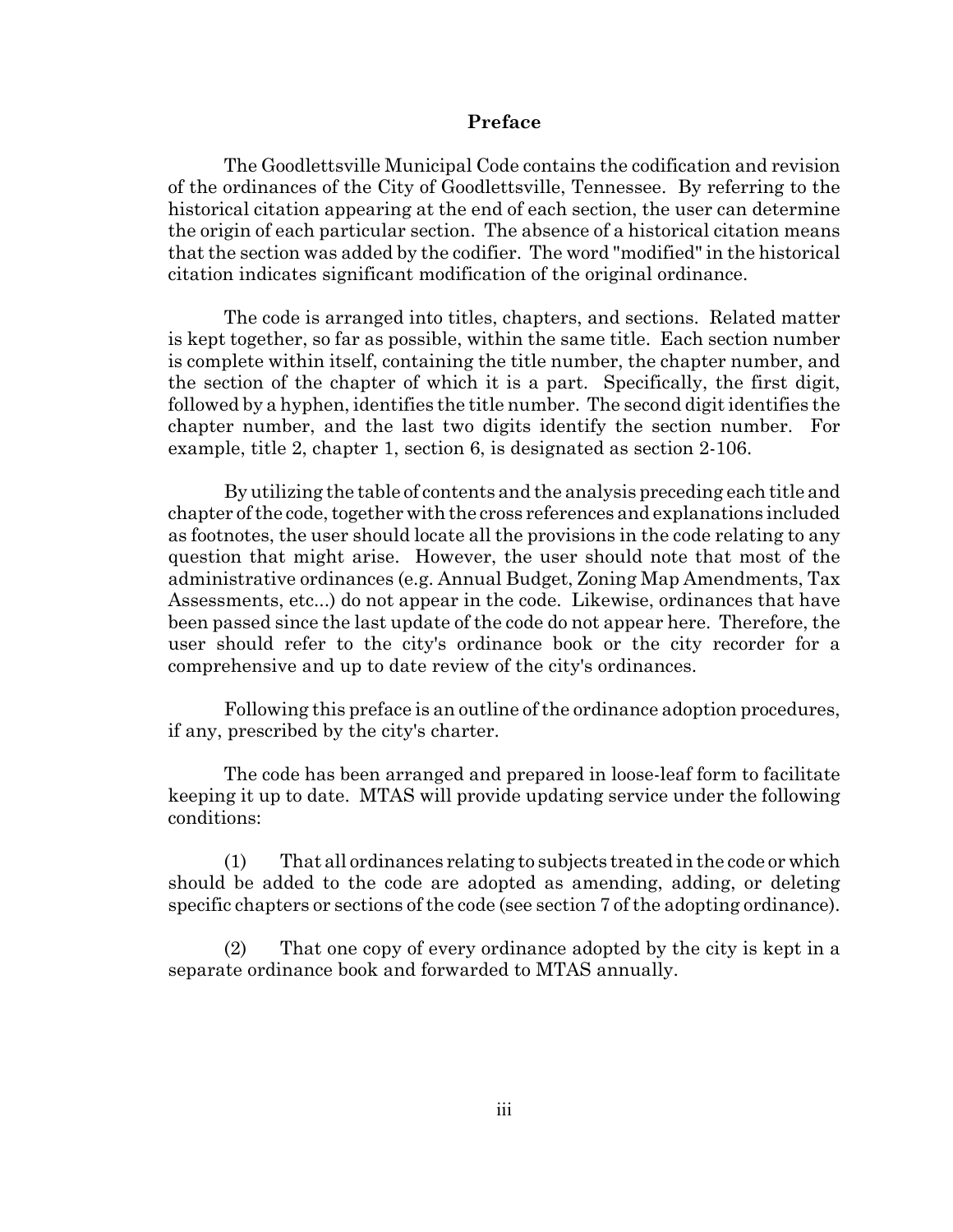(3) That the city agrees to pay the annual update fee as provided in the MTAS codification service charges policy in effect at the time of the update.

When the foregoing conditions are met MTAS will reproduce replacement pages for the code to reflect the amendments and additions made by such ordinances. This service will be performed at least annually and more often if justified by the volume of amendments. Replacement pages will be supplied with detailed instructions for utilizing them so as again to make the code complete and up to date.

The able assistance of the codes team, Emily Keyser, Linda Winstead, Nancy Gibson, and Doug Brown, is gratefully acknowledged.

> Stephanie Allen Codification Consultant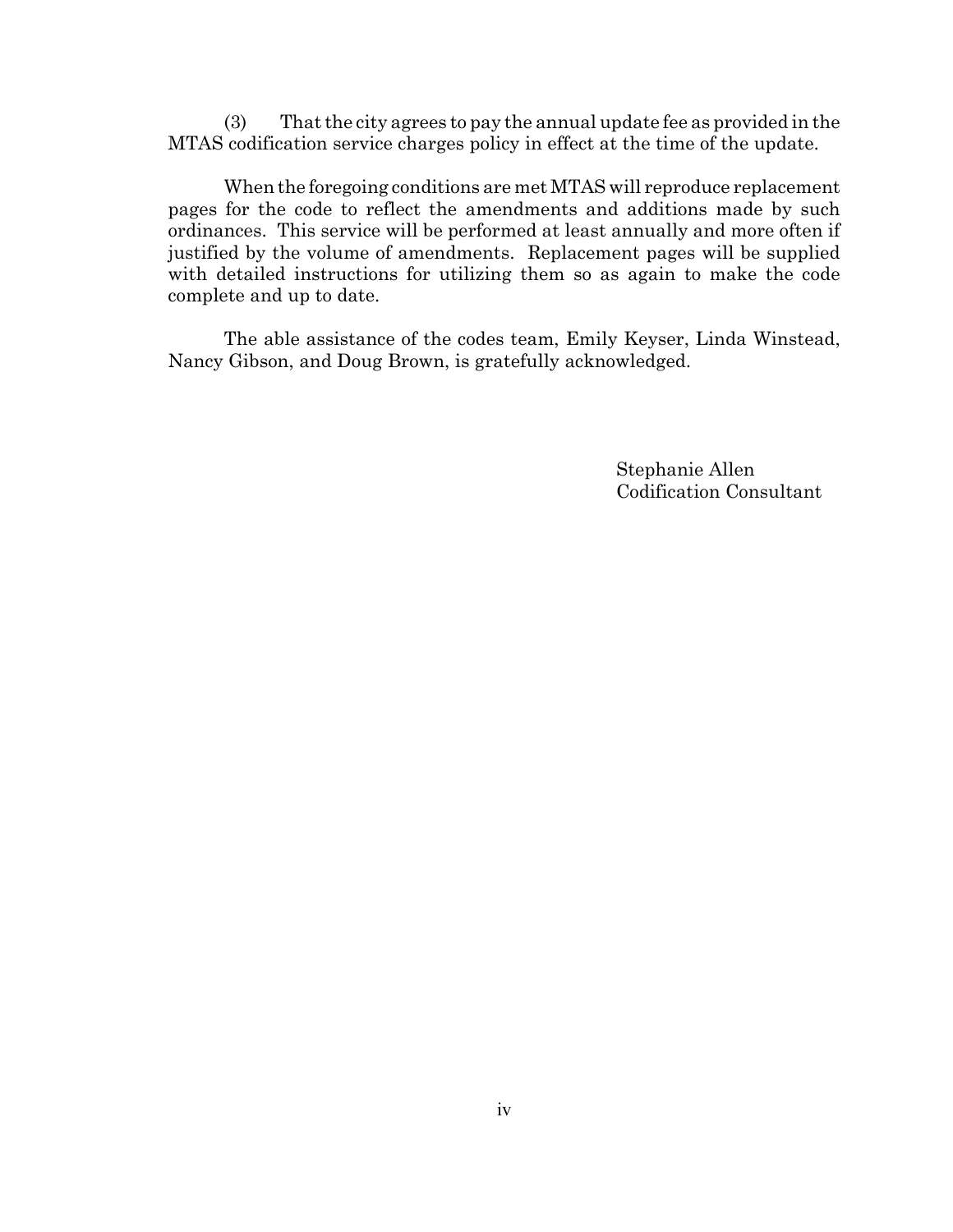### **ORDINANCE ADOPTION PROCEDURES PRESCRIBED BY THE CITY CHARTER**

- 1. General power to enact ordinances: (6-19-101)
- 2. All ordinances shall begin, "Be it ordained by the City of Goodlettsville as follows:" (6-20-214)
- 3. Ordinance procedure

(a) Every ordinance shall be read two (2) different days in open session before its adoption, and not less than one (1) week shall elapse between first and second readings, and any ordinance not so read shall be null and void. Any city incorporated under chapters 18-23 of this title may establish by ordinance a procedure to read only the caption of an ordinance, instead of the entire ordinance, on both readings. Copies of such ordinances shall be available during regular business hours at the office of the city recorder and during sessions in which the ordinance has its second reading.

(b) An ordinance shall not take effect until fifteen (15) days after the first passage thereof, except in case of an emergency ordinance. An emergency ordinance may become effective upon the day of its final passage, provided it shall contain the statement that an emergency exists and shall specify with distinctness the facts and reasons constituting such an emergency.

(c) The unanimous vote of all members of the board present shall be required to pass an emergency ordinance.

(d) No ordinance making a grant, renewal, or extension of a franchise or other special privilege, or regulating the rate to be charged for its service by any public utility shall ever be passed as an emergency ordinance. No ordinance shall be amended except by a new ordinance. (6-20-215)

4. Each ordinance of a penal nature, or the caption of each ordinance of a penal nature, shall be published after its final passage in a newspaper of general circulation in the city.

No such ordinance shall take effect until the ordinance, or its caption, is published except as otherwise provided in chapter 54 part 5 of this title. (6-20-218)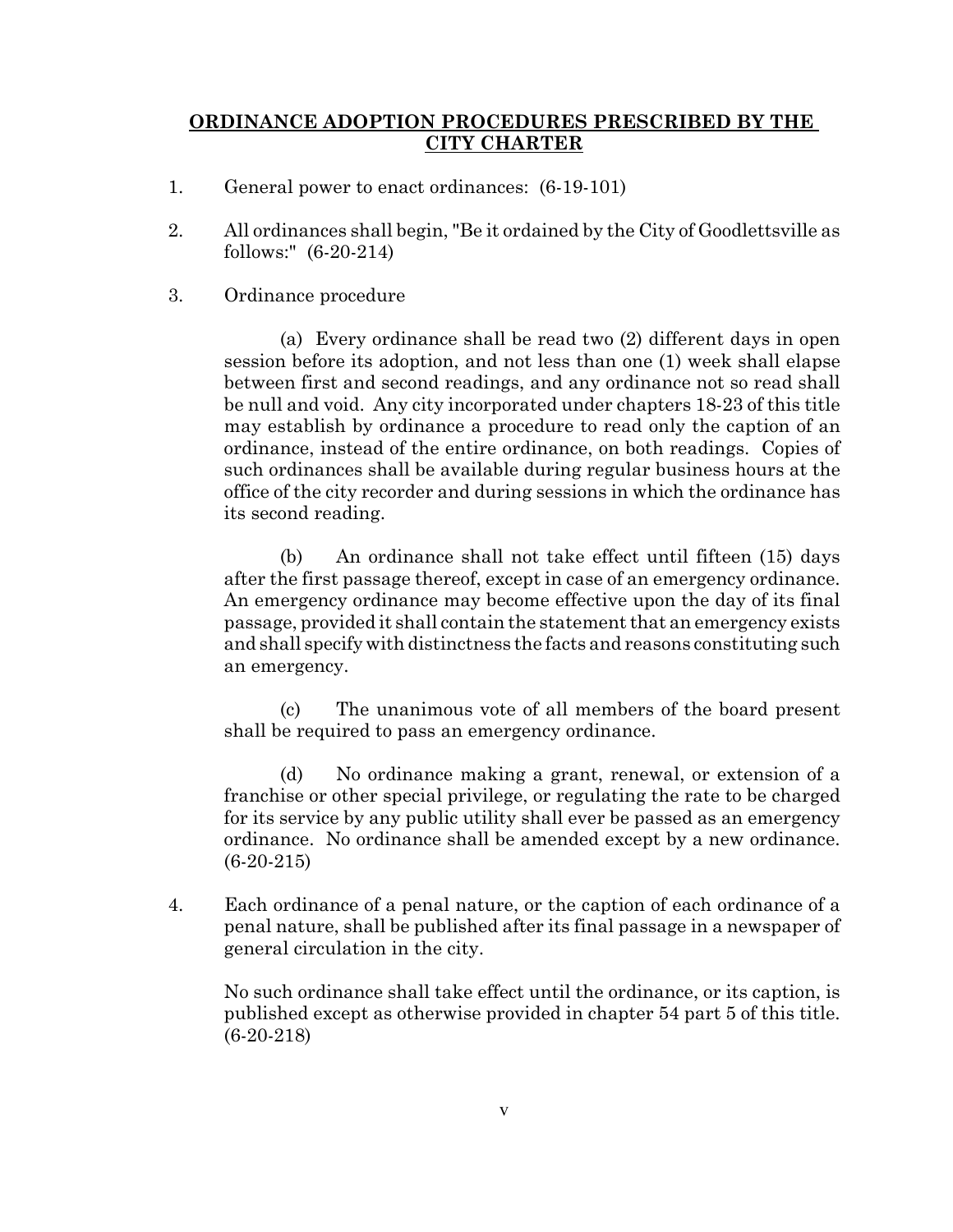*Change 5 February 10, 2022*

# **TABLE OF CONTENTS**

### **PAGE**

## **INTRODUCTION**

| <b>OFFICIALS OF THE CITY AT TIME OF CODIFICATION  ii</b> |
|----------------------------------------------------------|
|                                                          |
| ORDINANCE ADOPTION PROCEDURES PRESCRIBED BY              |

## **CHARTER**

## **CODE OF ORDINANCES**

|          | TITLE 1. GENERAL ADMINISTRATION  1-1                                                  |
|----------|---------------------------------------------------------------------------------------|
|          | <b>CHAPTER</b>                                                                        |
|          | BOARD OF COMMISSIONERS  1-2<br>1.                                                     |
|          | 2.                                                                                    |
|          | 3.                                                                                    |
|          | 4.<br>PURCHASING $\ldots \ldots \ldots \ldots \ldots \ldots \ldots \ldots \ldots 1-6$ |
|          | 5.                                                                                    |
|          | CODE OF ETHICS $\dots\dots\dots\dots\dots\dots\dots\dots\dots\dots$<br>6.             |
| TITLE 2. |                                                                                       |
|          | <b>CHAPTER</b>                                                                        |
|          | PARKS, RECREATION AND TOURISM ADVISORY<br>1.                                          |
|          |                                                                                       |
|          | RESIDENCY REQUIREMENTS AND TERMS<br>2.                                                |
|          |                                                                                       |
|          | 3.<br><b>DELETED</b>                                                                  |

4. HISTORIC ZONING COMMISSION . . . . . . . . . . . . . 2-12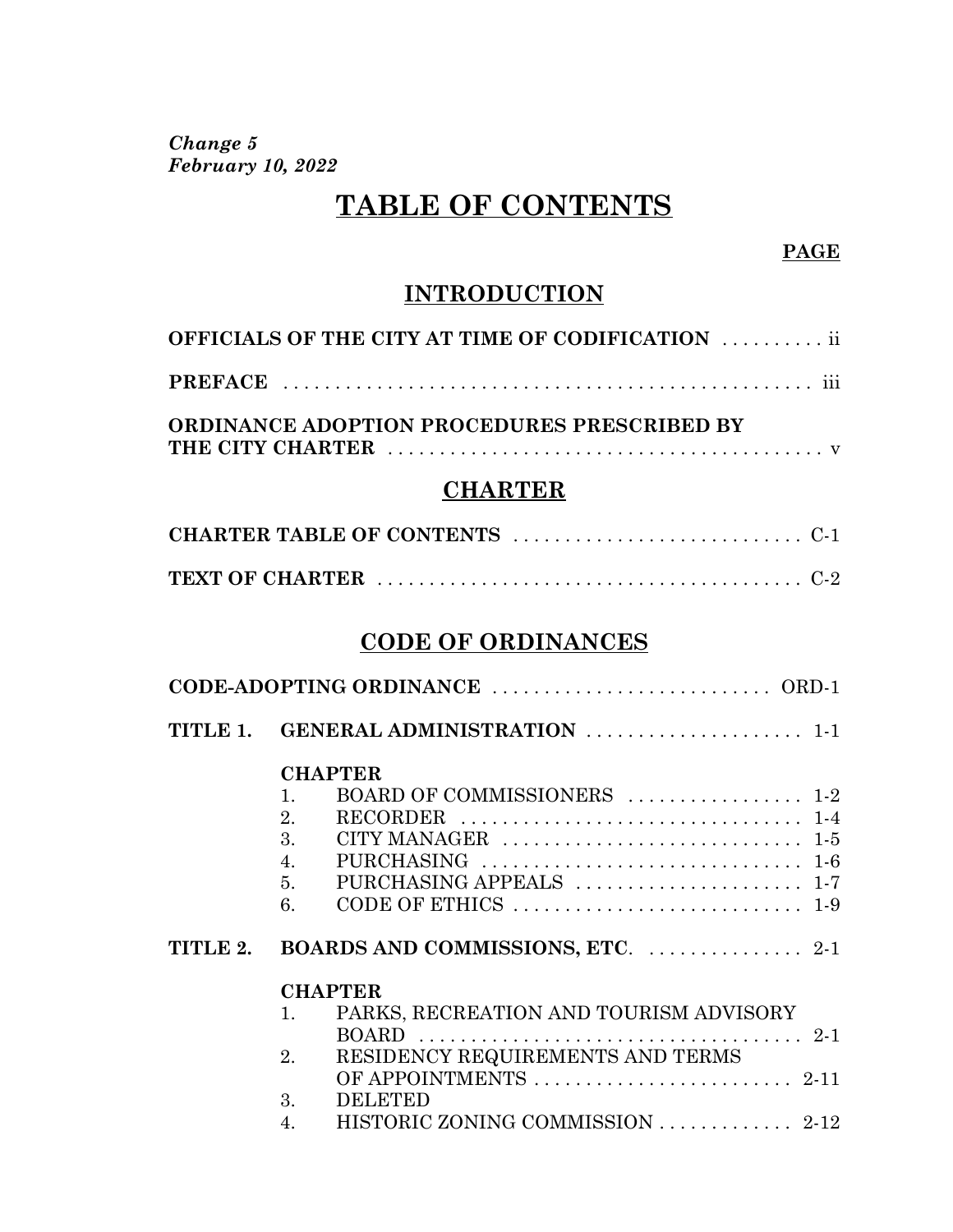|          | <b>CHAPTER</b><br>$CITY$ JUDGE $\dots\dots\dots\dots\dots\dots\dots\dots\dots\dots3-1$<br>1.       |  |
|----------|----------------------------------------------------------------------------------------------------|--|
|          | COURT ADMINISTRATION  3-3<br>2.                                                                    |  |
|          | WARRANTS, SUMMONSES AND SUBPOENAS  3-5<br>3.<br>ELECTRONIC CITATION REGULATION<br>$\overline{4}$ . |  |
|          |                                                                                                    |  |
| TITLE 4. | MUNICIPAL PERSONNEL  4-1                                                                           |  |
|          | <b>CHAPTER</b>                                                                                     |  |
|          | SOCIAL SECURITY--CITY PERSONNEL  4-1<br>1.<br>MISCELLANEOUS PERSONNEL REGULATIONS--<br>2.          |  |
|          | CITY PERSONNEL  4-3<br>OCCUPATIONAL SAFETY AND HEALTH<br>3.                                        |  |
|          |                                                                                                    |  |
|          | INFECTIOUS DISEASE CONTROL POLICY  4-7<br>$\overline{4}$ .                                         |  |
| TITLE 5. | MUNICIPAL FINANCE AND TAXATION  5-1                                                                |  |
|          | <b>CHAPTER</b>                                                                                     |  |
|          | 1.                                                                                                 |  |
|          | 2.                                                                                                 |  |
|          | 3.                                                                                                 |  |
|          | 4.                                                                                                 |  |
|          | 5 <sub>1</sub>                                                                                     |  |
|          |                                                                                                    |  |
|          | <b>CHAPTER</b>                                                                                     |  |
|          |                                                                                                    |  |
|          | 2.                                                                                                 |  |
|          | 3.                                                                                                 |  |
|          | TITLE 7. FIRE PROTECTION AND FIREWORKS  7-1                                                        |  |
|          | <b>CHAPTER</b>                                                                                     |  |
|          | 1.                                                                                                 |  |
|          | 2.                                                                                                 |  |
|          | 3.                                                                                                 |  |
|          | 4.                                                                                                 |  |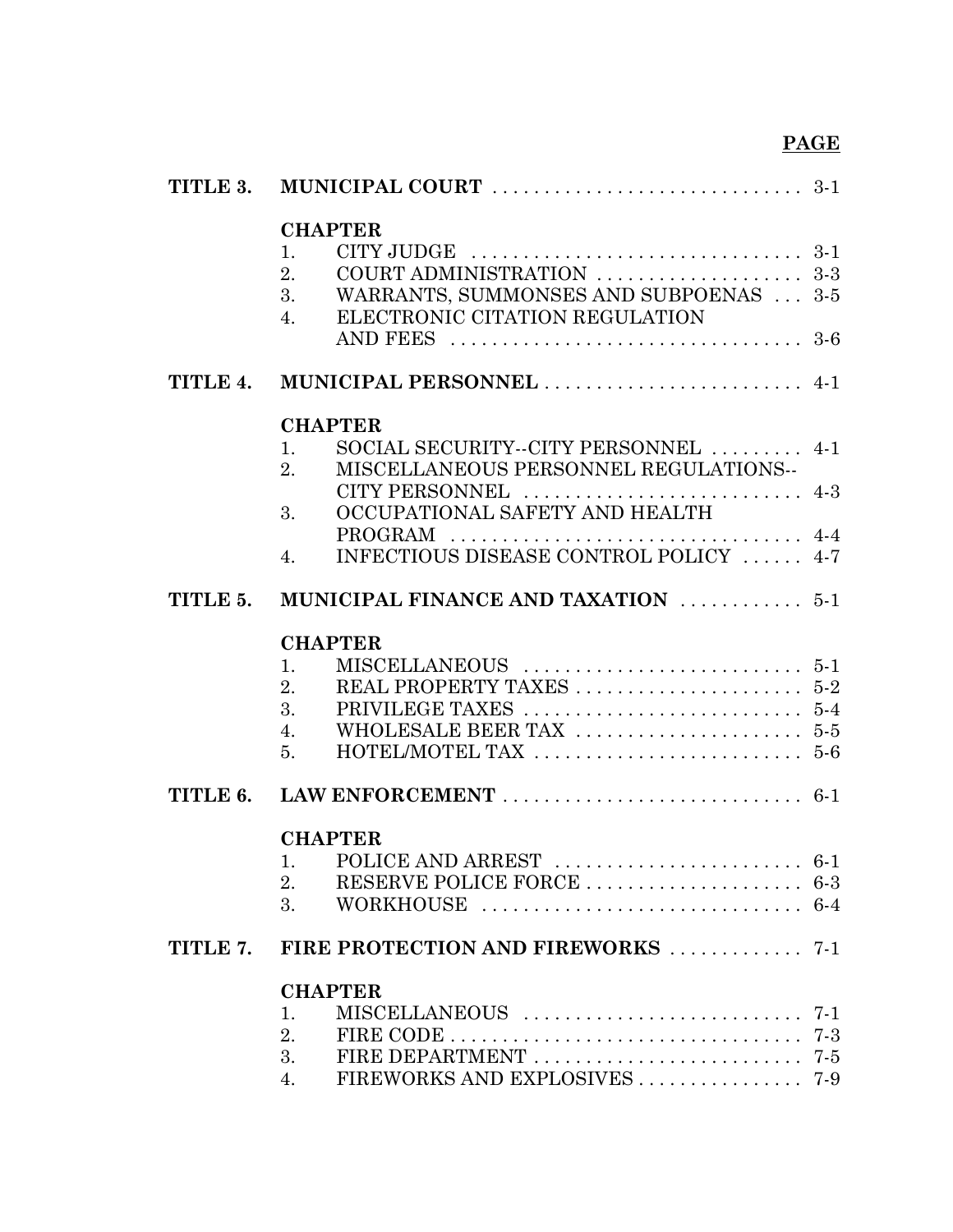|          | 5.<br>6.<br>7. | FIRE PREVENTION RAPID ENTRY  7-5                                                 |
|----------|----------------|----------------------------------------------------------------------------------|
|          |                |                                                                                  |
|          |                | <b>CHAPTER</b>                                                                   |
|          | 1.<br>2.       | INTOXICATING LIQUORS $\ldots \ldots \ldots \ldots \ldots \ldots \ldots$ 8-1      |
|          |                |                                                                                  |
| TITLE 9. |                | BUSINESS, PEDDLERS, SOLICITORS, ETC.  9-1                                        |
|          |                | <b>CHAPTER</b>                                                                   |
|          | 1.             |                                                                                  |
|          | 2.             |                                                                                  |
|          | 3.             |                                                                                  |
|          | 4.             | <b>CABLE TELEVISION</b>                                                          |
|          | 5.<br>6.       | SEXUALLY ORIENTED BUSINESSES  9-14                                               |
|          |                |                                                                                  |
|          |                |                                                                                  |
|          |                | <b>CHAPTER</b>                                                                   |
|          | 1.             | IN GENERAL $\ldots \ldots \ldots \ldots \ldots \ldots \ldots \ldots \ldots 10-1$ |
|          |                |                                                                                  |
|          |                | <b>CHAPTER</b>                                                                   |
|          | 1.             |                                                                                  |
|          | 2.             |                                                                                  |
|          | 3.             | OFFENSES AGAINST THE PEACE AND QUIET . 11-4                                      |
|          | 4.             | <b>INTERFERENCE WITH PUBLIC OPERATIONS</b>                                       |
|          |                | AND PERSONNEL  11-7<br>FIREARMS, WEAPONS AND MISSILES  11-8                      |
|          | 5.<br>6.       | TRESPASSING, MALICIOUS MISCHIEF AND                                              |
|          |                | INTERFERENCE WITH TRAFFIC  11-9                                                  |
|          | 7.             |                                                                                  |
|          | 8.             |                                                                                  |
|          | 9.             | CURFEW FOR MINORS  11-16                                                         |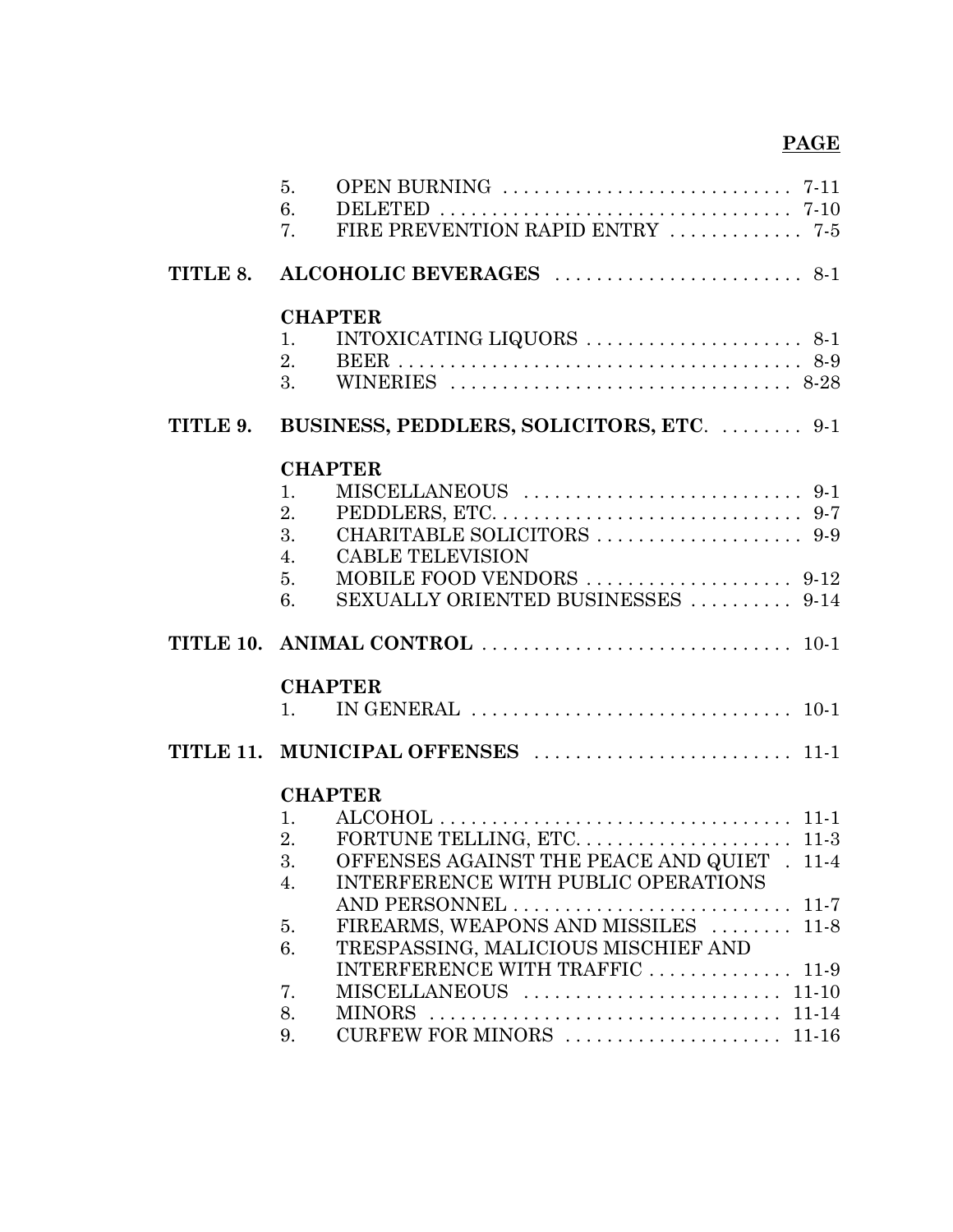| 10. PRESENCE OF REGISTERED SEX OFFENDERS<br>ON OR ABOUT PUBLIC PARKS AND<br>RECREATION FACILITIES  11-20<br>11. BLOCKING SIDEWALK, STREETS AND                                                                                                                                                                                  |
|---------------------------------------------------------------------------------------------------------------------------------------------------------------------------------------------------------------------------------------------------------------------------------------------------------------------------------|
| TITLE 12. BUILDING, UTILITY, ETC. CODES  12-1                                                                                                                                                                                                                                                                                   |
| <b>CHAPTER</b><br>VARIOUS CODES ADOPTED  12-1<br>1.<br>2.<br>PROPERTY MAINTENANCE CODE  12-13<br>3.<br>OFFICE OF ADMINISTRATIVE HEARING<br>4.                                                                                                                                                                                   |
| TITLE 13. PROPERTY MAINTENANCE REGULATIONS  13-1                                                                                                                                                                                                                                                                                |
| <b>CHAPTER</b><br>1.<br>2.<br>3.<br>JUNKYARDS  13-12<br>4.<br>5.<br>PARKING LOT MAINTENANCE STANDARDS 13-15<br>6.                                                                                                                                                                                                               |
| TITLE 14. ZONING AND LAND USE CONTROL  14-1                                                                                                                                                                                                                                                                                     |
| <b>CHAPTER</b><br>MUNICIPAL PLANNING COMMISSION  14-1<br>$\mathbf{1}$ .<br>2.<br>3.                                                                                                                                                                                                                                             |
| TITLE 15. MOTOR VEHICLES, TRAFFIC AND PARKING  15-1                                                                                                                                                                                                                                                                             |
| <b>CHAPTER</b><br>1.<br>EMERGENCY VEHICLES  15-29<br>2.<br>3.<br>SPEED LIMITS $\dots\dots\dots\dots\dots\dots\dots\dots\dots\dots\dots$ 15-31<br>TURNING MOVEMENTS  15-33<br>4.<br>STOPPING AND YIELDING  15-36<br>5.<br>6.<br>7.<br>FINANCIAL RESPONSIBILITY  15-49<br>8.<br>SHAREABLE DOCKLESS MOBILITY DEVICES . 15-51<br>9. |
|                                                                                                                                                                                                                                                                                                                                 |